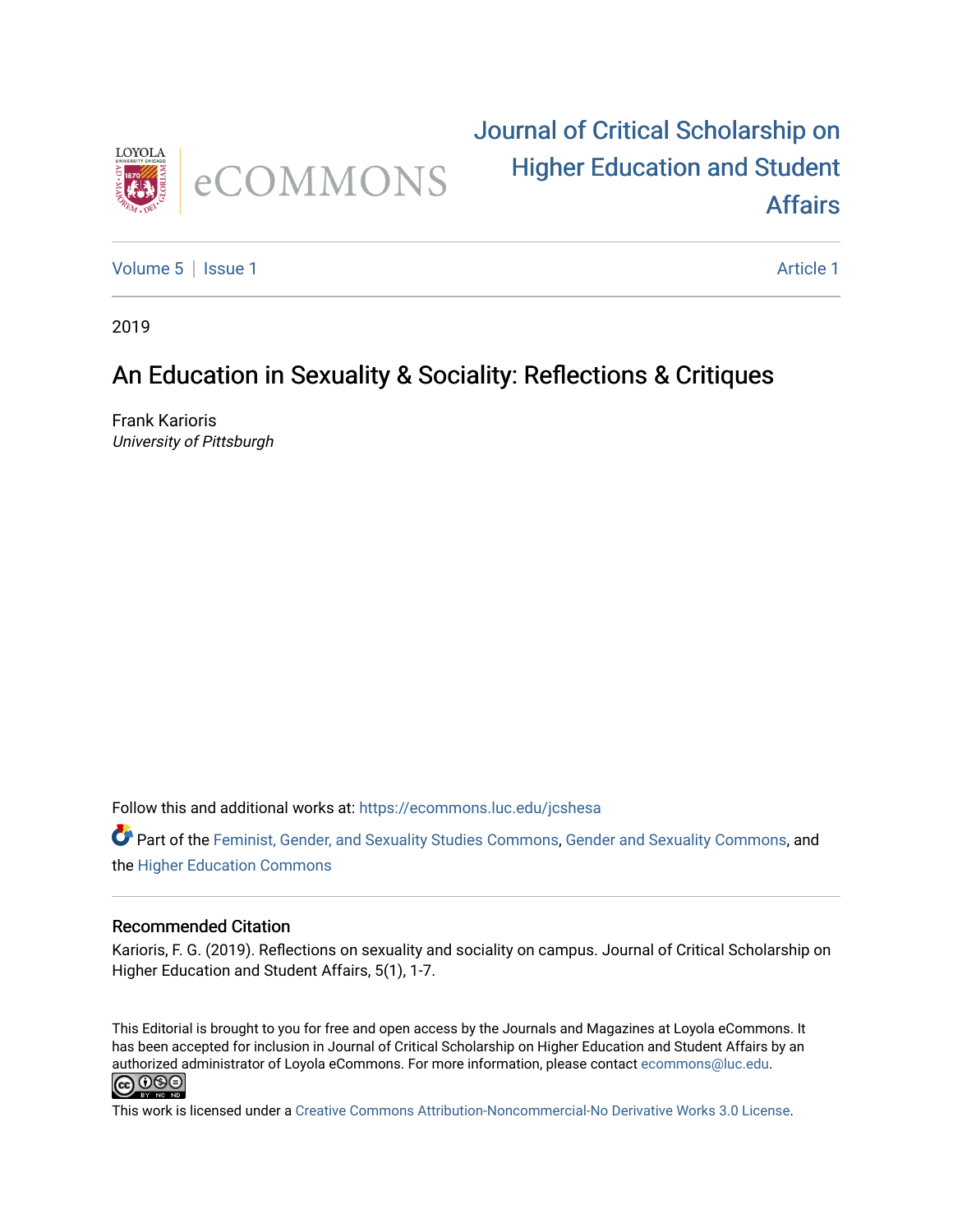

**Volume 5, Issue 1 Journal of Critical Scholarship on Higher Education and Student Affairs**

# **"An Education in Sexuality & Sociality" Reflections & Critiques**

**Frank G. Karioris**

**ISSN 2377-1306**

© 2019

All rights reserved for the authors of this study. Journal of Critical Scholarship on Higher Education and Student Affairs is an open access journal and all pages are available for copying and distribution under a Creative Commons Attribution/Non-Commercial/ No Derivative works license. Any authorized work must be properly attributed to the author(s). Work cannot be used for commercial means or changed in any way.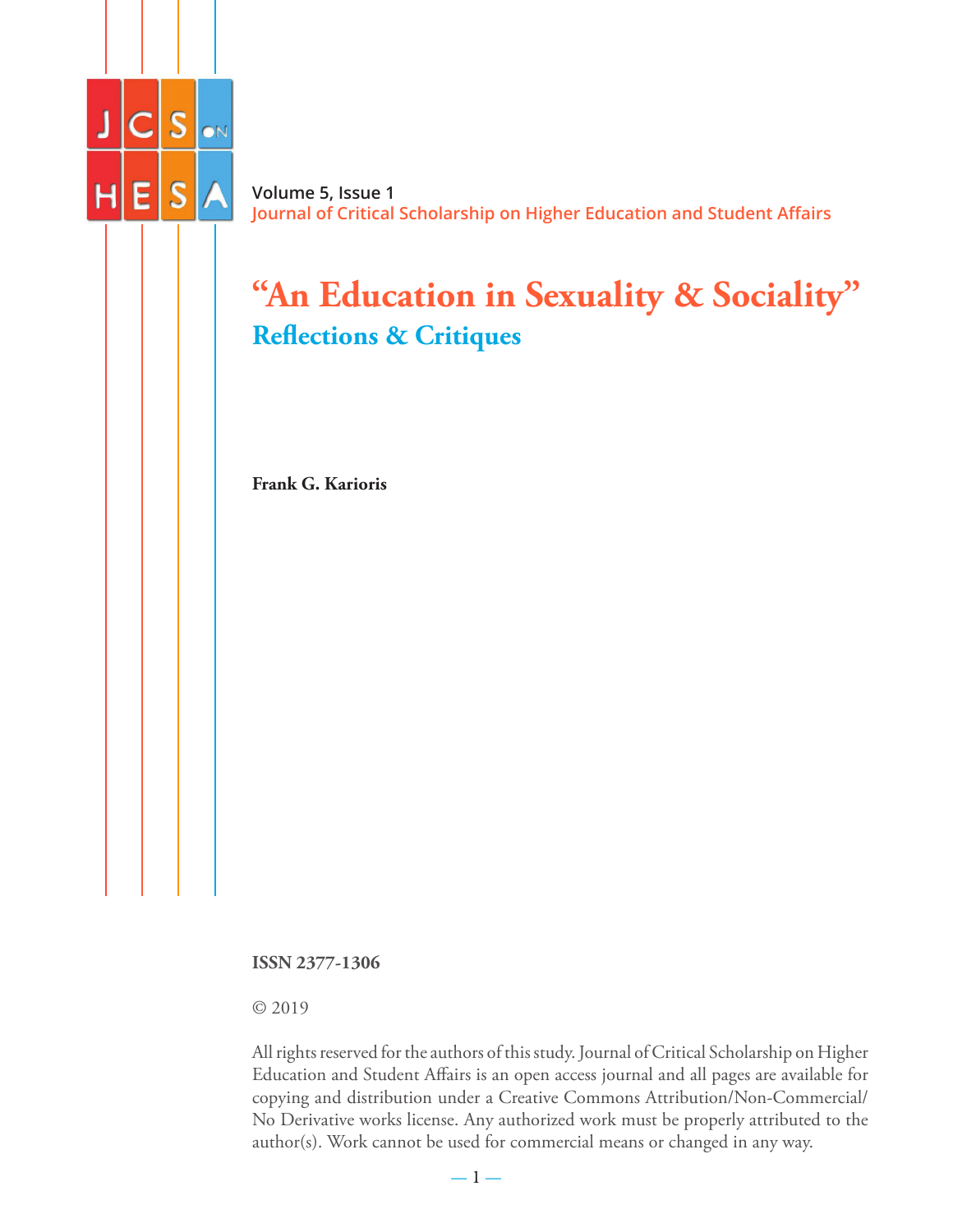book is a marker of the things that we have done, the places we've been, people we've known. It is also a testament of what we have yet to do. This editorial, then, is both a comment on a topical concern related to higher education, and a way of furthering some of the arguments from the book and addressing elements that went astray or unmarked. In particular, this piece is in dialogue with the generous and critical review by Jason Wallace published in this journal issue. The essay is divided into two components. The first is more of a commentary on a particular issue – in this case heteronormativity on campus – stemming from the book. The second section addresses critiques raised in the review as well as issues that need to be addressed more generally.

The hope, in all of this, is to continue a conversation. Research and scholarship should never be conceived as an "end answer" to a question; for, minimally, the questions are always moving. The book is imperfect in a multitude of ways, and what I hope this editorial can contribute is to call attention to some of these matters and to further open up the book as conversation starter. At the beginning of every semester I tell my students, "if you don't leave the class with more questions than you came with (also, better questions) we are doing this wrong." I then tell them that failure is one of the best learning experiences (and clarify that I do not mean getting an F grade in the class). These two approaches inform my writing and research with the desire to look for better questions and strive for failing better each time.

#### **Heteronormativity on Campus**

It seems fair to say that things on campus are complicated right now, not that there was ever a period where the campus – as space, place, or institution – was devoid of challenge. In fact, this is one of the fundamental modus operandi of colleges, though, truthfully, I don't think those that run the campus realize the full extent of this. Compounded with the United States' (U.S.) overarching taboos and repression of sexuality, and you have a situation in which it is hard to think of campus as a space unencumbered with the trappings of a sexual education. What we see is an aversion to sex and sexuality, even when in the standardized heterosexual formation.

"Take a good long look around you tonight. Some of these people will become your lifelong friends; they'll dance at your wedding. They'll be with you to watch your children grow up. It is a good bet that your future spouse is in this room right now." These words, spoken by a college President at the first collective event for first year students, and the only event as a full group, until graduation, demonstrate the role that universities play in the creation of "family values" – even if they are ostensibly 'modern family values' (Karioris, 2019).

When my mother went to university, there was an adage that most women went to university not to get a bachelor's degree, but to get an MRS degree instead. The suggestion was simple: women at university were there - or should be there - primarily to find a husband and become someone's Missus. While these days are thankfully gone, and women now go to university in higher proportions than ever before (NCES, 2015), the undergirding structure has remained steadfastly fixed in place. While the MRS degree may have gone to the wayside to some degree, universities continue to act as a matchmaking service for students. Based on a recent *New York Times* article, some tour guides at Princeton say that upwards of 75% of Princeton alumni marry each other (Carey, 2018). As the Kevin Carey puts it, "Princetonians like to marry one another" (Carey, 2018).

This is neither a random occurrence, nor a passive process of the university. Having spent a year studying, working, and talking with students, one of the things that became clear was the way the institution put forward specific passages for students. Elizabeth A. Armstrong and Laura T. Hamilton (2015) have done an amazing job showing how these pathways relate to class and inequalities rooted through the system of fraternities and sororities. These pathways are always to the benefit of certain students, rather than the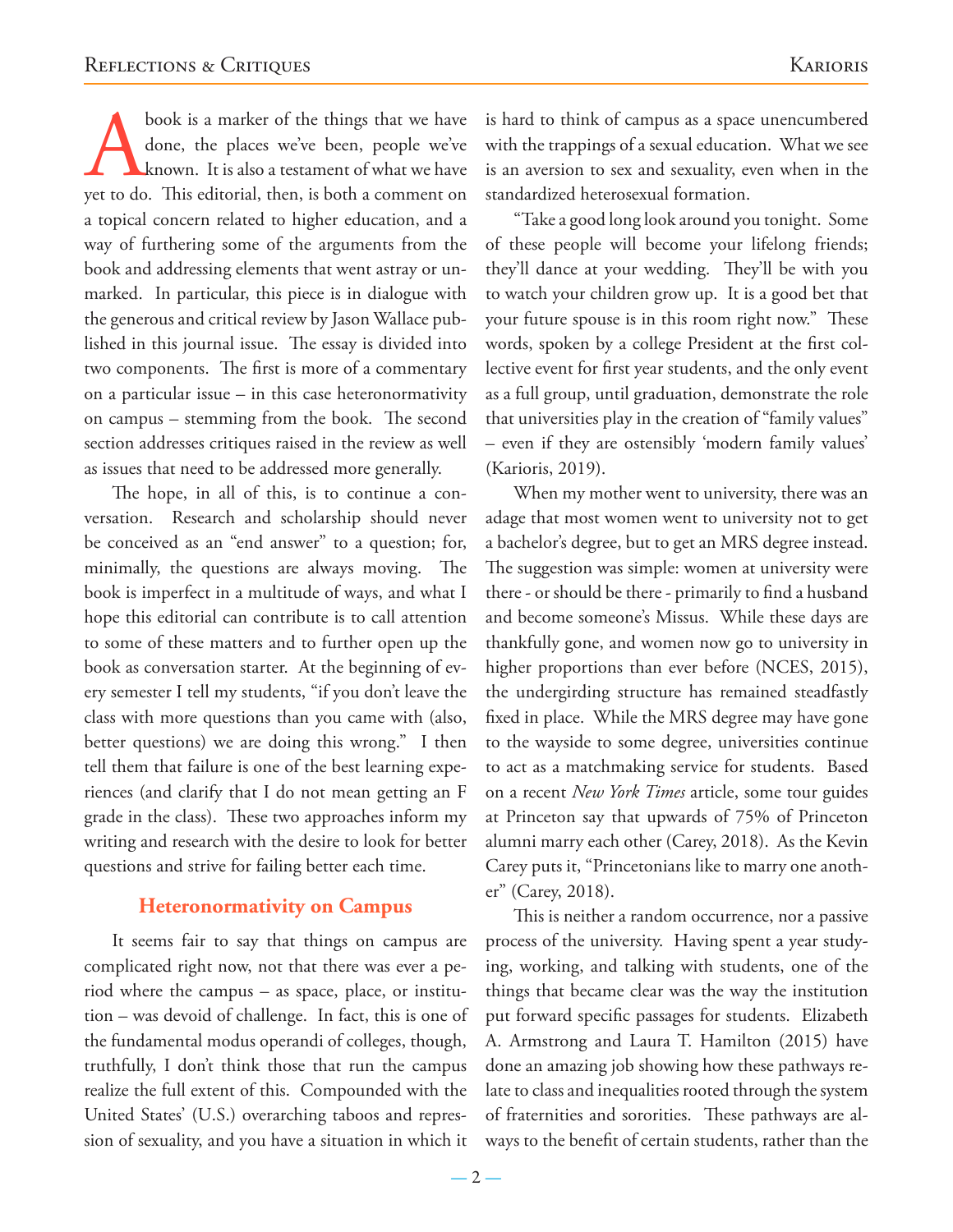totality of the student body on campus (Grasgreen, 2013). As Armstrong and Hamilton (2015) point out, these pathways are not simply class-based or gender-based, rather they also fashion sets of continuities to maintain these groupings.

The President's aforementioned statement not only hints at marrying fellow alumni, but also rests on the pillars of heteronormative coupledom: weddings and children. In what amounts to the only collective event prior to graduation, the President ensures that they understand that part of their education while on campus is to work towards marriage. While a large amount of research has shown ways universities are complicit and active agents in the creation of hook-up culture (Wade, 2017), the importance of understanding the university's role in regulating sexuality towards marital trajectory still needs to be discussed.

Both hook-up culture and the marital trajectories of the university are part of a heteronormative system, where not only is heterosexuality prioritized – and all other forms of sexuality marginalized – but also the practices and structures which are tightly wound to disallow anything outside of the norm, which, in the U.S. is still marriage. Reinvigorating the dictum of *in loco parentis*, many modern universities are not only taking on the moral development of students, but also the conjugal connection between them. They are doing this all while refusing to take on the task of actual sex education – something that the U.S. struggles to do (Rough, 2018). At root, I argue that *in loco parentis* is a substitute for substantive juridical concerns. Rather than have their children be subject to the law, parents wish for the university to create a pseudo-parental role by which their children will not be subjected to the law, per se. The students would instead be subjects of the university rather than the state, as parents and the university seek to situate students as children, rather than adults who should be held under the burden of law. By creating this form of judiciary, the university is simultaneously protecting itself from the law and legal ramifications without undertaking the educational components that would be necessi-

tated by *in loco parentis*. In this way, it is a circular issue wherein the university is able to negate both its educational responsibilities to the student-as-child, while also minimizing its duty to the student-as-legal-subject.

Higher education in the U.S is intricately and intimately linked to sex and sexuality. While the past five years have seen an increase in the number of issues discussed in the media – from hook-up culture to discussions of the erotics of teaching, relationships between faculty and students, and increased awareness of the amount of sexual harassment, assault, and rape that takes place on and around college campuses – colleges and universities have a long history of involvement in marital structures (Karioris, 2019). As we move forward, it is important that we do not simply hand over the reins of sex and sexuality to the university, which is what has happened to policing on campus in many ways; by 'policing,' I mean the direct and unequivocal entry of the state mechanism of the police onto campus, as well as the recent acquisition of military grade arms (Karioris, 2017). We must, instead, be critical of the ways that universities take on legal aspects of sexuality, while refuting their educational mandate when it comes to matters of sex and sexuality.

Issues of sexual matter fall into the perfect nexus of neither/nor for the university. They constitute the example par excellence of one of the ways that the university seeks out its own continuity, over a duty to its students or the wider community and society. We need to be careful about assuming that universities have the best interests of students in mind. Further, we need to rethink the belief that universities know how to, or are willing to, appropriately address issues of sex, sexual violence, and sexuality on campus. Further, we should be cautious about allowing the university system to be the arbiter and propagator of 'family values' (Cooper, 2017). In this, not only do they create 'good' and 'bad' relations between straight partners, but they contribute to the construction of the "good gay" bound for marriage and the "bad gay"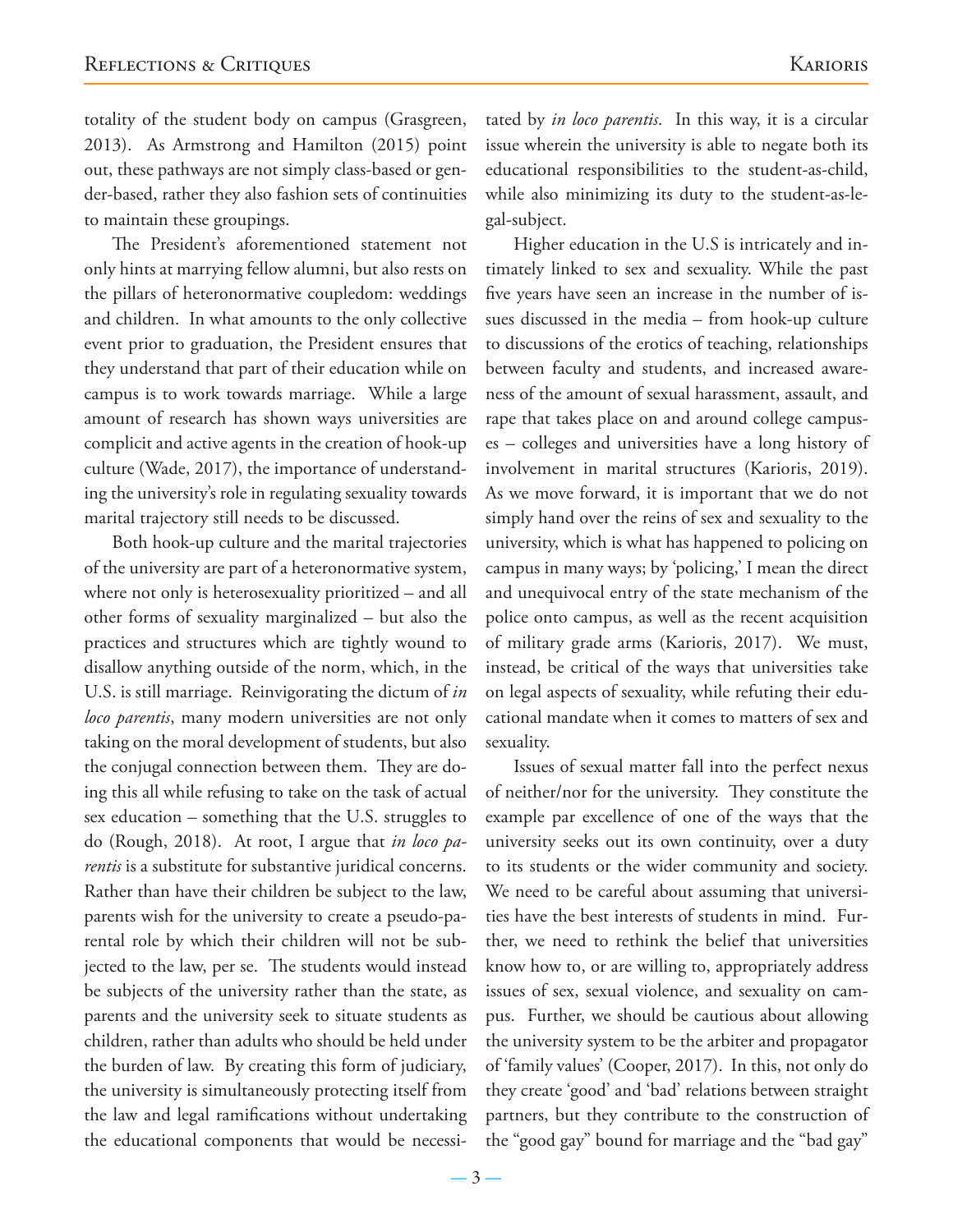who is supposedly engaging in unsafe sex practices, spreading sexually-transmitted disease, and causing social problems (Halperin & Hoppe, 2017). These "social problems" are often moral panics, usually unrelated to any causal or actual issue.

#### **Dialogue**

In this section, I wish to engage with the critiques and comments of the book review published alongside this editorial. Again, I would like to thank the author for their thoughtful and engaged reading of the book. The review sets forward two main critiques, both of which are extremely prescient and fair.

The first critique is that the book would be better served by greater engagement with literature from and within the field of Higher Education and Student Affairs. This is true. The literature coming out of these fields – seen, in part, by the journal where this dialogue is taking place – is both engaged and nuanced in many ways. Let me, for a second, situate myself a little more specifically in relation to these fields. Prior to pursuing my master's degree, I spent two years working at the Illinois Institute of Technology (IIT). I worked as the Operations Coordinator for Housing & Residence Life, overseeing the dayto-day operations of a multitude of residence halls, apartment buildings, and sorority houses. Additionally, as an undergraduate, I spent four years working as a Resident Assistant (RA) in two primarily first-year residence halls. By providing this information, I hope to give a little more context into my engagement with the fields of Higher Education & Student Affairs, and demonstrate that, while I am working outside of the field (as the review notes), I was previously an insider, and was tracked for further study in Higher Education originally.

While the book addresses this field of inquiry to a degree, it does not necessarily give due diligence to provide background or thoroughly engage the current literature coming out of these fields as deeply as I would have liked. Part of this is simply due to time and space, and part of this is also a notable gap that I

would like to acknowledge. The review does a wonderful job of pointing out additional directions and sources which touch on these topics, and these are deeply appreciated. The foundational work by scholars such as Jason Laker and Tracy Davis (2011) and Shaun Harper and Frank Harris III (2010) has had an immense impact on the field and is important to look to even as we move forward. The forthcoming book *Men and Masculinities: Theoretical Foundations and Promising Practices for Supporting College Men's Development* (Tillapaugh & McGowan, 2019), with contributions from Laker, Harris, and Davis (year) amongst others, will continue to push thinking about masculinities on campus forward. Work like this, as well as the work that *JCSHESA* is doing continues pushing the field of Student Affairs forward.

The second critique is that the book does not engage enough with the role of privilege, power, and background – as it is based on research with primarily White, middle-class young men – and that to have a full conversation about the impact of heteronormativity on campus we need to address individuals whose identities lie at the margins (racially, economically, socially, sexually, and regarding ability). I agree with this critique and would like to take this moment to clarify this component from the book.

In a sense, the book does not  $-$  as the review states – address these issues head on. What it does seek to do is shine light on part of what happens even to those who have the least risk, cost, or fear of danger from the system, in this case, White, middle-class men. By this I mean to suggest that part of what the book is showing is just how insidious and pervasive the system of heteronormativity is, and how deeply impactful it is on the lives of those who generally present as heterosexual and have the markers of privilege. Through this, what we can deduce – although it is not explicitly stated in the book – is just how damaging, hurtful, and oppressive this system is to those who already fall under various other axes of structural violence and oppression. Thus, I agree with the critique presented in the review and will attempt to extend the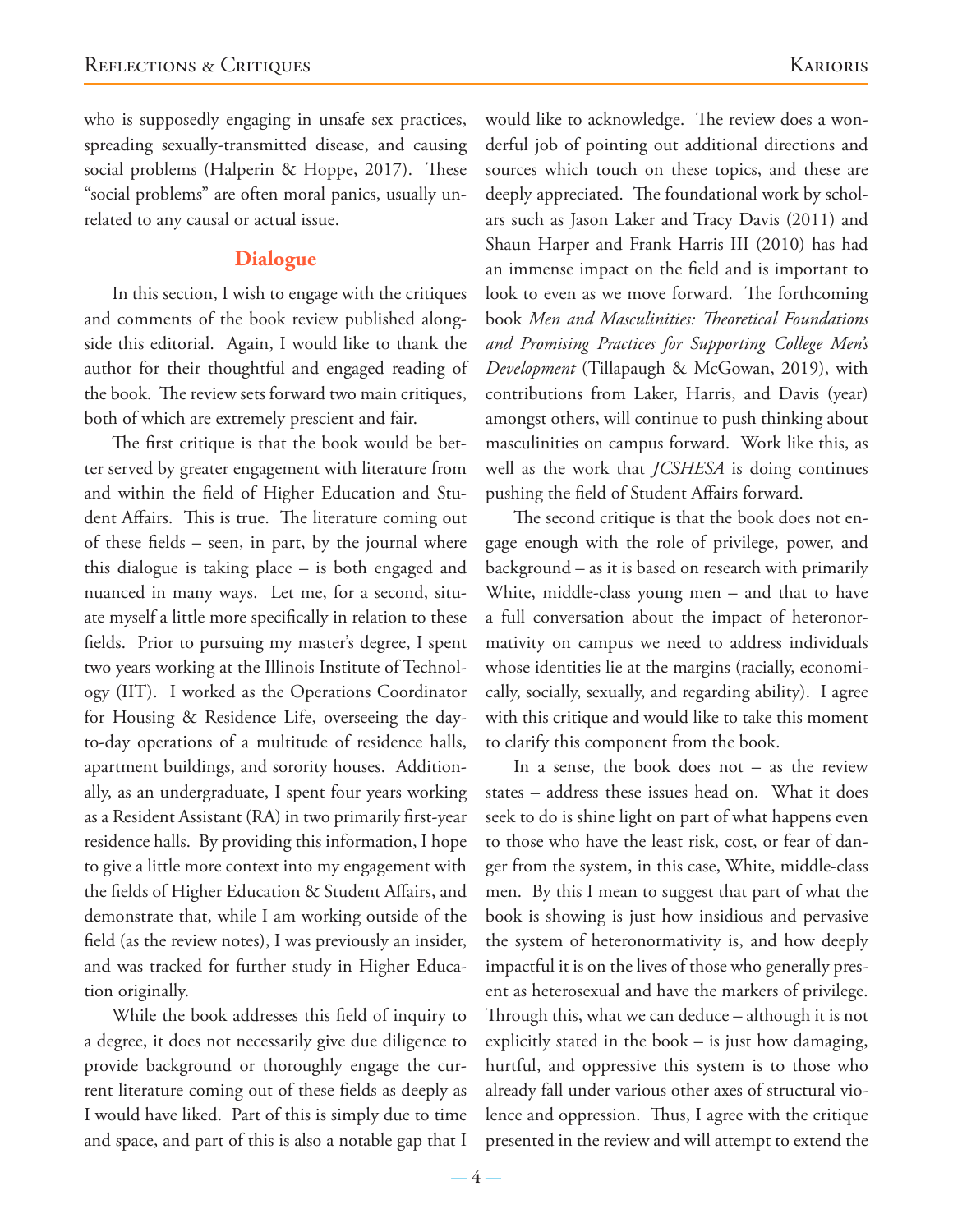analysis in the book to address this issue.

While the book tackles university-as-system via primarily White, middle-class men, the book is conceived of as part of a broader conversation in scholarship. A number of recent books address the complex interstices of race and gender and ways that different individuals mobilize and are impacted by the university. For example, *The Privileged Poor* by Anthony A. Jack (2019) discusses the ways that elite universities are failing minority students. In particular, these types of inequalities at universities, while being addressed in some spaces, are in fact getting worse in others. A recent *New York Times* report showed that "Even with Affirmative Action, Blacks and Hispanics Are More Underrepresented at Top Colleges Than 35 Years Ago" (Ashkenas, Park, & Pearce., 2017).

In a similar vein, Laura Hamilton's book *Parenting to a Degree* (2016), discusses the ways that family impacts women in college and their ability to be successful. This can also be seen in Shamus Khan's work, which addresses the elite elements of privilege and education (2018). Each of these volumes, and many others, build a critical understanding of the ways that researchers need to think through not only intersectional identities, but also the structures which undergird the inequalities these intersectional experiences elucidate.

The edited volume by Genny Beemyn, *Trans People in Higher Education* (2019), collects and presents a comprehensive understanding of the ways that trans students are working through and being addressed by higher education, building off of Z Nicolazzo's *Trans\* in College* (2016). The forthcoming edited volume Fight the Tower: Asian American Women Scholars' Resistance and Renewal in the Academy (Valverde & Dariotis, 2019) will shine light specifically on the ways that Asian Americans are addressing the structure of academia and pushing back. In thinking through the structure of university and possibilities for future scholarship, la paperson's *A Third University is Possible*  (2017) provides valuable insights for theorizing the university in relation to settler colonialism. They do

this through global examples and by thinking explicitly about how to decolonize the university.

These books are part of a broad collection of literature that addresses institutions through an intersectional lens to provide a complex portrait of the systems, their effects, and ways to challenge them. *An Education in Sexuality and Sociality* is, at its core, a critique of university systems and the power and authority they have and are given in society. As such, the book focuses on structures, while simultaneously not fully addressing the ways that individuals are fashioned within these systems, and, more importantly, to the ways that some individuals (White, wealthy, able-bodied, straight men) are able to mobilize structures to their advantage, while others are grossly underserved and marginalized by the structures. Focusing on the university as institution, structure, and system is meant to re-orient them as central and often subtle drivers of inequality.

One element of what the book seeks to address is the ways that the university not only could, but ought, to do things differently. One of the first steps in this is to step away from a business model of education. In discussing Cornel West, Watson (2012) states that, "In recent years, West says that higher education has become so 'commoditized and bureaucratized that almost everyone is up for sale.' West says he worries about the younger generation of intellectuals who focus too much on "raw ambition and careerism" (para. 12). This model of selling education has damaged our ability as a society, and as individuals, to find ways to see education otherwise. This is a larger societal problem, not just within academia. We too often have a belief that things are the way they are, and must continue to be this way. This is summed up best by Mark Fisher who said "It's easier to imagine the end of the world than the end of capitalism" (Fisher, 2009, p. 1).

We must always remember that education can and should be for the transformation of society. "Freire's work affirmed that education can only be liberatory when everyone claims knowledge as a field in which we all labor" (hooks, 1994, p. 14). Building on this,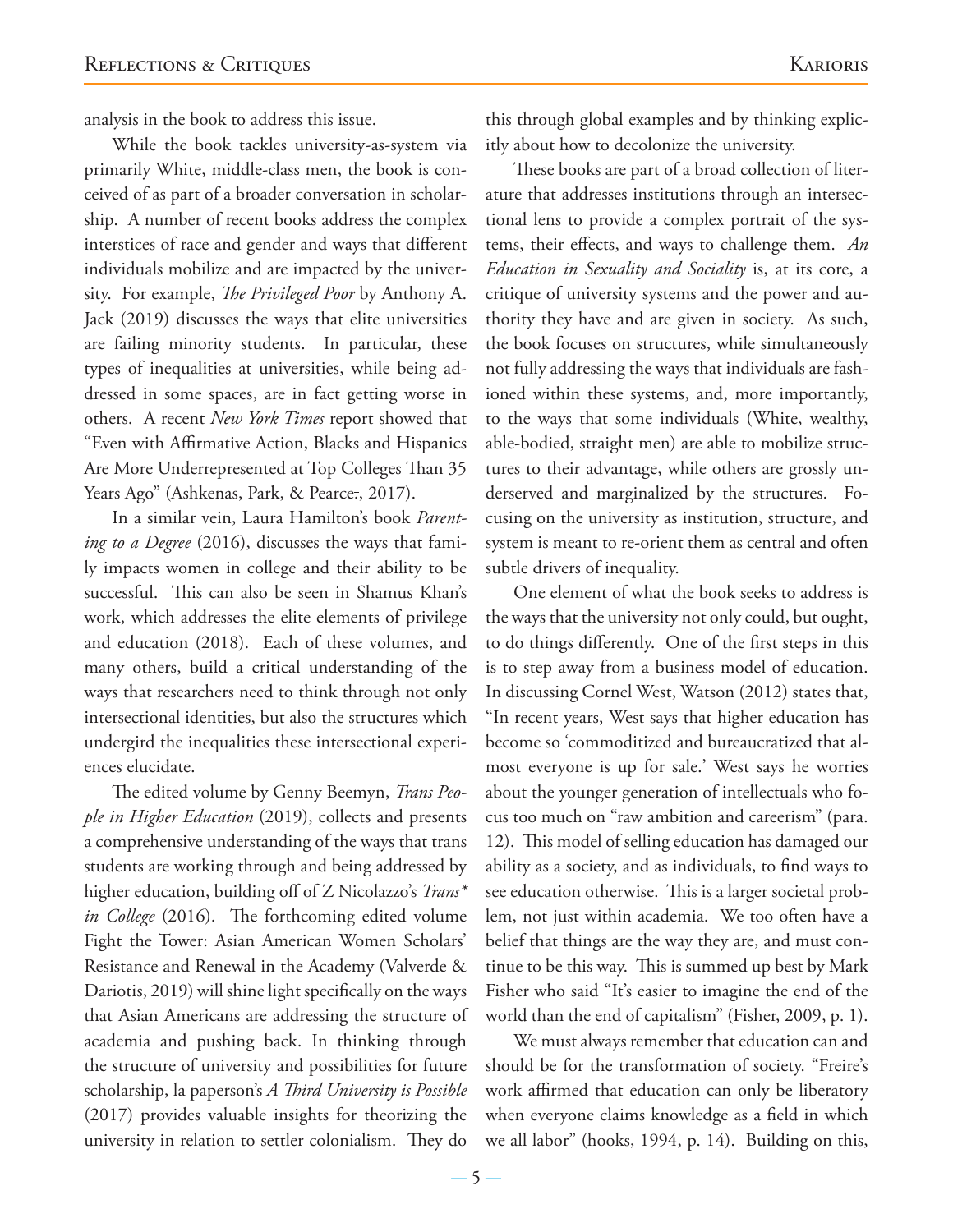Laren & Farahmandpur, 2005, p. 9).

#### **Conclusion**

I would like to close this editorial with a few thoughts on the production of knowledge, and academia as a space in which we find ourselves. Too often, it seems, research publications are seen and treated as conclusive, final, and over. For me, this book is the product of a particular period of time, and also a product constrained by time. The book stems from my doctoral dissertation – which was mostly written four years ago – and came into being during a period of my life when I was teaching a five-five course load and struggling. This is not an excuse, but, if we are honest about our research, we must be honest about its production as well. In doing so, one of the first structures that we will shine light on is the institutionalized forms of networking and cliques that are exclusionary and built on the basis of the name of your university, rather than the quality of your work. Like so many PhD students, I worked in addition to teaching throughout my degree, giving English lessons and copy-editing, and, during fieldwork, working at a restaurant. After graduating, I did not have a research-focused, post-doctoral position in which to hone this book into what it could have been. This is not simply a note about my book, but a note about the structures that allocate time and resources upwards – from Harvard PhDs to Columbia and Yale Postdoctoral roles.

As we move forward and engage the field of Higher Education and Student Affairs, and as we engage higher education as an institution and system, we must look to working against the grain of combative individualism and instead work in conversation. All of our scholarship is partial and to a degree, flawed. We are all growing, learning, and holistic students at heart. One of the things I have held on to from my undergraduate university's mission is the idea of *cura* 

*personalis*. It means "care for the entire person."

Working in Higher Education, I often think we should think more of the classroom as a way of engaging in research. For example, bell hooks (1994) talks about her class, saying that in "my classrooms, I do not expect students to take any risks that I would not take, to share in any way that I would not share" (p. 21). The same is most certainly true in research and publishing. We all must risk, and risk means that we will fail; however, from failure, we learn the most.

Let me close by once again thanking the generous reviewer for their thoughts, time, and for their critique and invitation to keep thinking on these topics, and to push the conversation forward. I would also like to thank the Editorial Team at JCSHESA for allowing me this space to respond to the review and to continue thinking about these matters.